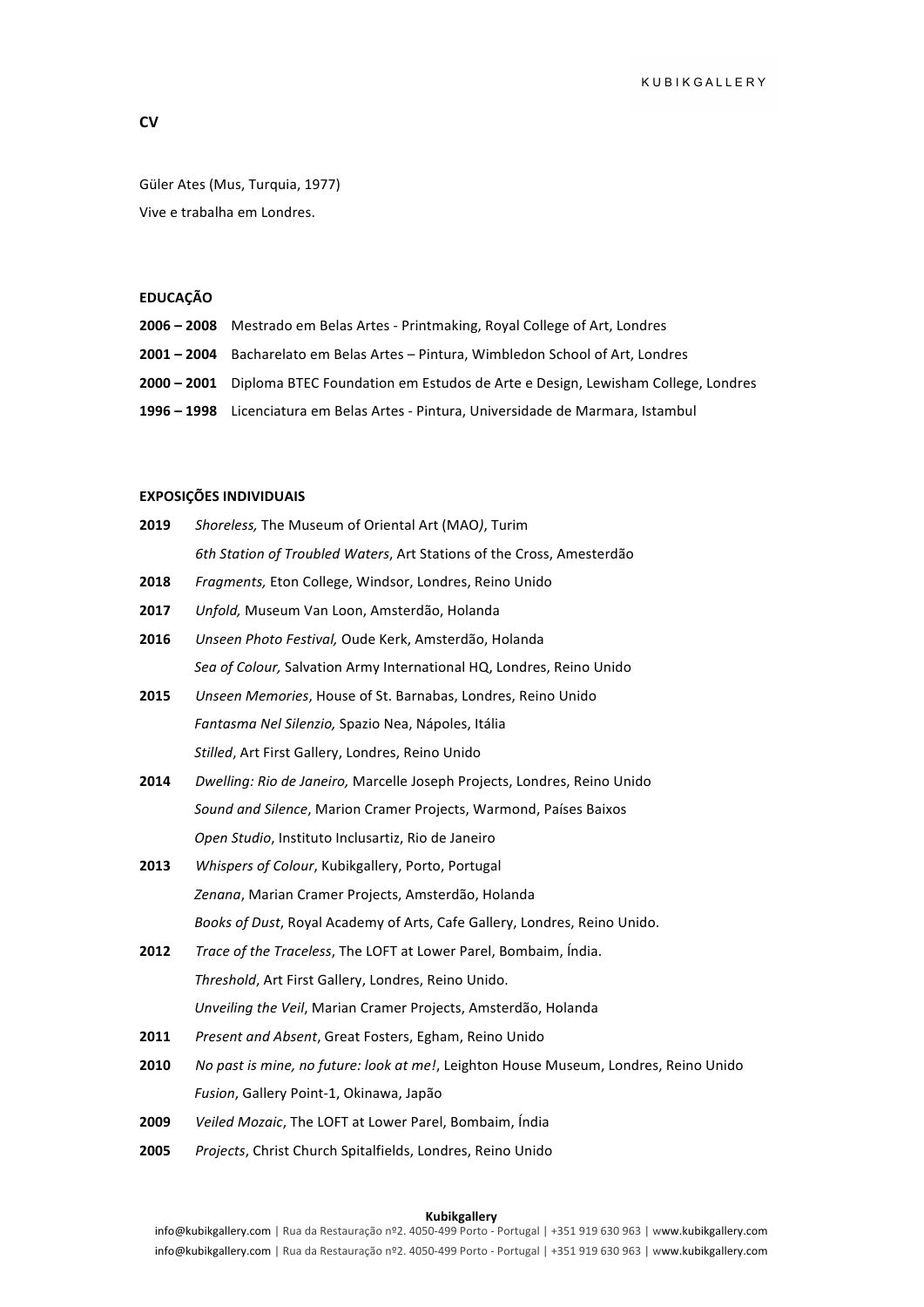# **EXPOSIÇÕES COLECTIVAS (SELECÇÃO)**

| 2019 | Migrations: masterworks from the Ben Uri Collection, Museum of Gloucester                   |
|------|---------------------------------------------------------------------------------------------|
|      | I'm staying, L'étrangére, Londres                                                           |
|      | 10 / 40, Kubikgallery, Porto                                                                |
|      | The World is a Handkerchief, London Print Studios Gallery (touring exhibition), Londres     |
|      | Moving stories: Transitions, Applecart Arts (touring exhibition), Londres                   |
| 2018 | ArtSite Fest, La Venaria Reale & Palazzina di caccia of Stupinigi, Piedmont, Itália         |
|      | The Summer Exhibition, Royal Academy of Arts, Londres                                       |
|      | MIA Photo Fair, Galerie Jean-Louis Ramand Gallery, Milão                                    |
| 2017 | ArtRio, Luciana Caravello Arte Contemporânea, Rio de Janeiro                                |
|      | SP-Arte, Luciana Caravello Arte Contemporânea, São Paulo                                    |
|      | RA Summer Exhibition, Royal Academy of Arts, Londres, Reino Unido                           |
|      | Force, Strength, Power, Kubikgallery e Galeria Baginski, Lisboa                             |
| 2016 | Liberty at The Exchange, Penzance                                                           |
|      | Out of Chaos, Laing Art Gallery, Newcastle                                                  |
|      | Unexpected: continuing narratives of identity and migration, Ben Uri Gallery and Museum     |
|      | Figure, Art First, Londres                                                                  |
| 2015 | Liberties, Collyer Bristow Art Gallery, Londres, Reino Unido.                               |
|      | Summer Exhibition, Royal Academy of Arts, Londres, Reino Unido.                             |
|      | Journey, Museu Judaico, Londres, Reino Unido.                                               |
|      | Prémio Embaixada do Brasil - Artes Visuais 2015, Londres, Reino Unido.                      |
|      | SP-Arte, Luciana Caravello Arte Contemporânea, São Paulo, Brasil.                           |
| 2014 | Froward, The Drawing Schools Gallery, Eton College, Windsor.                                |
|      | ArtRio, Luciana Caravello Arte Contemporânea, Rio de Janeiro, Brasil.                       |
|      | Some Schools are Cages and some schools are Wings - Art and Society in Brazil II, Museu de  |
|      | Arte do Rio, Rio de Janeiro, Brasil.                                                        |
|      | What should have remained secret, has come to light, Fotogalleriet Format in Malmø, Suécia. |
|      | Dwelling 'Live Performance', Casa França-Brasil and MAR, Rio de Janeiro, Brasil.            |
|      | RA Summer Exhibition, Royal Academy of Arts, Londres, Reino Unido.                          |
|      | START with the Loft at Lower Parel, Saatchi Gallery, Londres, Reino Unido.                  |
|      | Kunstrai, Marian Cramer Projects, Amsterdão.                                                |
|      | A Desk of One's Own, Galeri Miz, Istambul.                                                  |
| 2013 | Outpost Open Film, Outpost, Norwich, Reino Unido.                                           |
|      | 2Q13 Women Collectors, Woman Artists, Lloyds Club, Londres, Reino Unido.                    |
|      | Burgas, Veils and Hoodies, Walker Street Gallery and Arts Centre, Dandenong, Austrália.     |
|      | Art Barter, Gallery 5533@IMC, Istambul, Turquia.                                            |
| 2012 | 3rd International Canakkale Biennial, Canakkale, Turquia.                                   |

*Margins*, Art Suites Gallery, Istambul, Turquia.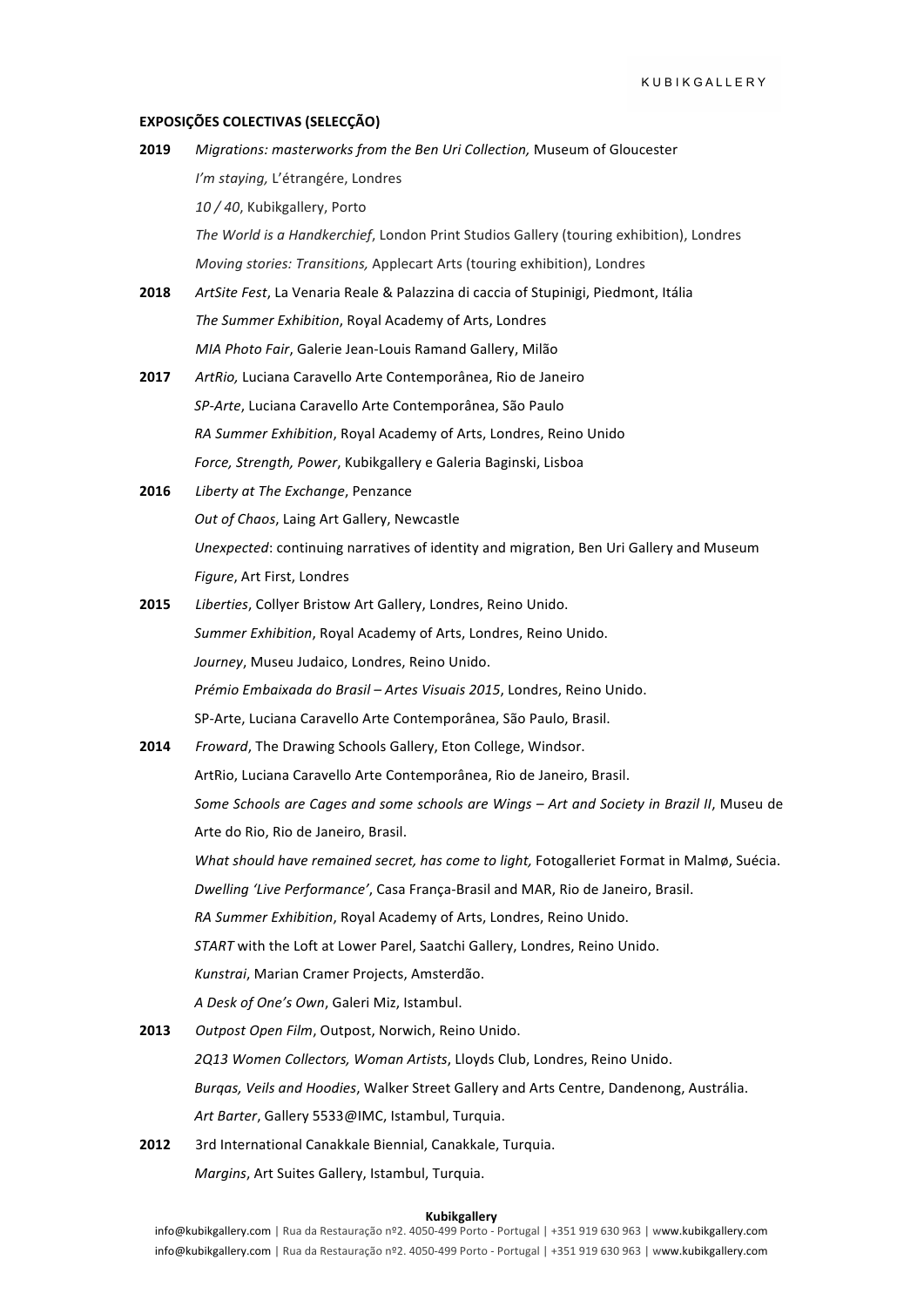*Wunderkammer*, Hoxton Art Gallery, Londres, Reino Unido. *HomeSalon*; Marcelle Joseph Projects, Ascot, Reino Unido. Rotterdam Art Fair, Marian Cramer Project, Roterdão, Holanda.

| 2011 | Orientations, Hoxton Art Gallery, Londres, Reino Unido.                               |
|------|---------------------------------------------------------------------------------------|
|      | Correos, Galeria Progresso, Porto Alegre, Brasil.                                     |
|      | Photography's New "it" Girls, Marcelle Joseph Projects, Londres, Reino Unido.         |
|      | Samvaad, FICA Foundation for Indian Contemporary Art, Nova Deli, Índia.               |
| 2010 | Bloomberg New Contemporaries Archive Films, ICA, Londres, Reino Unido.                |
|      | Prints of the City, Free Museum of Dallas, Estados Unidos.                            |
|      | Home, Okinawa Prefectural Museum and Zspace, Okinawa, Japão.                          |
|      | Group Show, Galeria Progresso, Londres, Reino Unido.                                  |
| 2009 | Indian Summer, Hastings Museum and Gallery, Hastings, Reino Unido.                    |
|      | IAS, Nova Deli, India.                                                                |
|      | Summer Exhibition, Royal Academy of Arts, Londres, Reino Unido.                       |
|      | Rencontres Internationales de la Photo, Institut Français de Fès, Marrocos.           |
|      | TBA, New Portland Institute for Contemporary Art, Portland, Estados Unidos.           |
| 2008 | New Prints from Royal College of Arts, Royal Academy of Arts, Londres, Reino Unido.   |
|      | 10: The Chris Orr Years, Royal College of Arts, Londres, Reino Unido.                 |
|      | New Contemporaries, Touring exhibition: Liverpool Biennial (A Foundation) & London    |
|      | (Rochelle Schools).                                                                   |
|      | Beyond Borders, Holster Project Space, Londres, Reino Unido.                          |
|      | Real Presence, The House of Legacy, Belgrado, Sérvia.                                 |
|      | Indian Art Summit 08, Nova Deli, Índia.                                               |
|      | Salon Summer Show, The SaLon Gallery, Londres, Reino Unido.                           |
|      | Real Presence, Remont Gallery, Belgrado, Sérvia.                                      |
| 2007 | There and Back Again, Hockney Gallery, Londres, Reino Unido.                          |
|      | Ensemble (s) II, Cite Internationale des Arts, Paris, França.                         |
|      | Re-Formation, Christ Church Spitalfields, Londres, Reino Unido.                       |
|      | Over and Over Again, Sadler's Wells, Londres, Reino Unido.                            |
|      | Art Video Screening, Vasteras, Suécia.                                                |
|      | Detroit 10th International Film/Video Festival, Museums of New Art, (MONA), Michigan, |
|      | Estados Unidos.                                                                       |
| 2006 | Peace Camp, The Brick Lane Gallery, Londres, Reino Unido.                             |
|      | The Vision of the Nunnery, The Nunnery Gallery, Londres, Reino Unido.                 |
| 2005 | I.D, Crescent Arts, Scarborough, Reino Unido.                                         |
|      | Looking Glass, Waterloo Gallery, Londres, Reino Unido.                                |
|      | Three Sixteen, Candid Arts, Londres, Reino Unido.                                     |

Island Art Film & Video Festival '05, Prenelle Gallery, Londres, Reino Unido.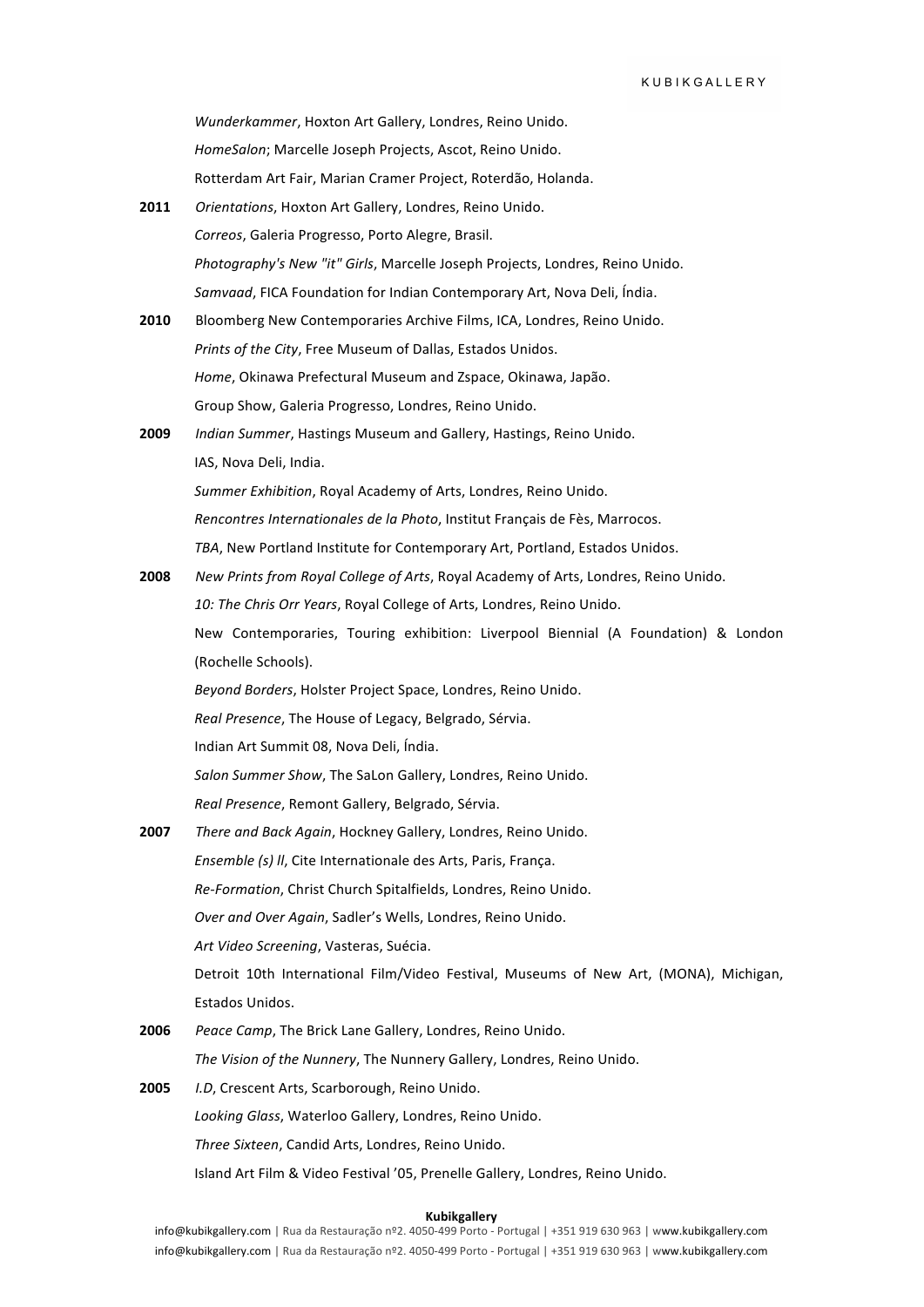- **2004** *TAKE 04,* Wimbledon School of Art, Londres, Reino Unido. *If u want my body*, Wimbledon Library Gallery, Londres, Reino Unido.
- 2003 *Identity*, Guildford Arts, Guildford, Reino Unido.

### **PRÉMIOS / RESIDÊNCIAS / COMISSÕES**

- **2019** *The London District of the Methodist Church, Applecarts Arts Stations of the Cross*, Amesterdão, Comissão
- 2018 ArtSite Fest, Turim, Itália
- **2015** *Embassy of Brazil (London) Visual Arts Award, Finalista* Le Fonds Belval Residency and Award - Short Listed Residency at Eton College, Windsor, Reino Unido
- 2014 Inclusartiz Institute, Rio de Janeiro, Brasil
- **2012** The Arts Foundation, nominated for Photography Fellowship, Reino Unido
- **2011** Film and Video Umbrella, nomeada para o prêmio Tomorrow Never Knows Moving image, Reino Unido
- 2010 Leighton House Museum, Reino Unido
- **2009** The Loft at the Lower Parel, Mumbai and Arts Reverie, Ahmedabad, India
- 2008 Matthew Wrightson Award, Reino Unido The Foundacion Valparaiso, Mojacar, Espanha
- **2007** Short-listed (1 of 6) for 20/21 Century Art prize, Reino Unido The Cite Internationale Des Arts, Paris, França

#### **BIBLIOGRAFIA / PUBLICAÇÕES**

The World is a Handerkerchief, Catálogo, Edição Limitada 300, 2019 *Brushes With Faith*: *Reflection and Conversations on Contemporary Art (Conversation),* Cascade Books por Dr Aaron Rosen. 2019 *Garageland, (Interview), Issue #22. Reino Unido, Outubro 2018* Guler Ates, Catálogo publicado por ArtSite Fest (Teca), Itália, Setembro 2018 *La Stampa,* (*Artigo*), Itália, Julho 2018 *Corriere della Sera*, (*Artigo*), Itália, Julho 2018 *Torino Cronaca*, (*Artigo*), Itália, Julho 2018 *Il Mattino*, Napoli Cultura & Societa, Itália, Maio 2015 Art & Religion in the 21st Century, por Aaron Rosen (Thames & Hudson 2015) O Globe (artigo), Brasil, Abril 2014 Aksam (artigo), Turquia, Março 2014 O Globe (artigo), Brasil, Julho 2013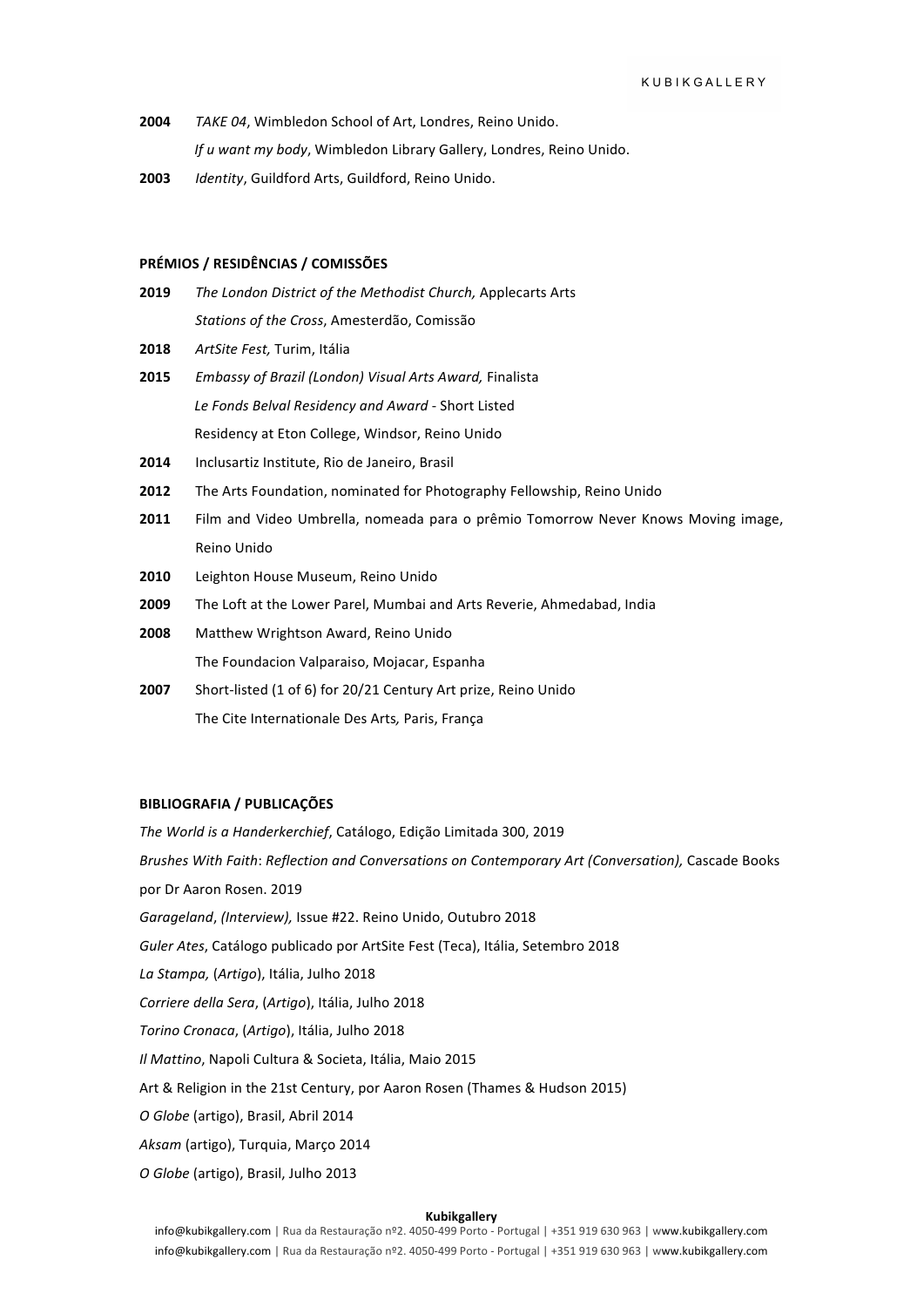Yurt (entrevista), Março, Turquia, 2013 The Times of India (crítica), 18 Janeiro, Índia The Sunday Express (crítica), Dezembro, Índia, 2012 *Daily News & Analytical* – DNA (crítica), Dezembro, Índia *Mid-day* (crítica), Dezembro, Índi *TimeOut Istanbul* (crítica), Maio, Turquia. *Het Parool Newspaper* (artigo), 29 Fevereiro, Holanda *HaberTurk* (entrevista), Setembro, Turquia, 2011 *Bosphorus Art Newspaper* (entrevista), Turquia, Setembro 2010 *HaberTürk*, Turkish National Newspaper, Turquia, 28 Julho 2009 *India Express and Bombaim Express*, Índia, 2009 15er, National, Reino Unido, 2008 *New Contemporaries 08*, National, Reino Unido

# **COLECÇÕES**

The Museum of Oriental Art, Turim, Itália

*Royal Collection*, Turim, Itália *Eton College Collection*, Windsor, Reino Unido *Museum Van Loo*n, Holanda *Oude Kerk,* Amesterdão, Holanda *Ben Uri Gallery and Museum*, Reino Unido *Teylers Museum,* Harleem, Holanda *Goverment Collection,* Reino Unido *Museu de Arte do Rio* (MAR)**,** Brasil *Huis Marseille***,** Photography Collection, Holanda *Royal Academy of Arts,* Photography Collection*,* Reino Unido *The House of St Barnabas*, Reino Unido *Achmea Kunstcollectie*, Holanda The LUMC, Leiden, Holanda *Great Fosters*, Egham, Reino Unido *Victoria & Albert Museum,* Print Collection, London, Reino Unido *The Portland Institute for Contemporary Art* (PICA) Library, Portland, EUA *Royal College of Art*, London, Reino Unido